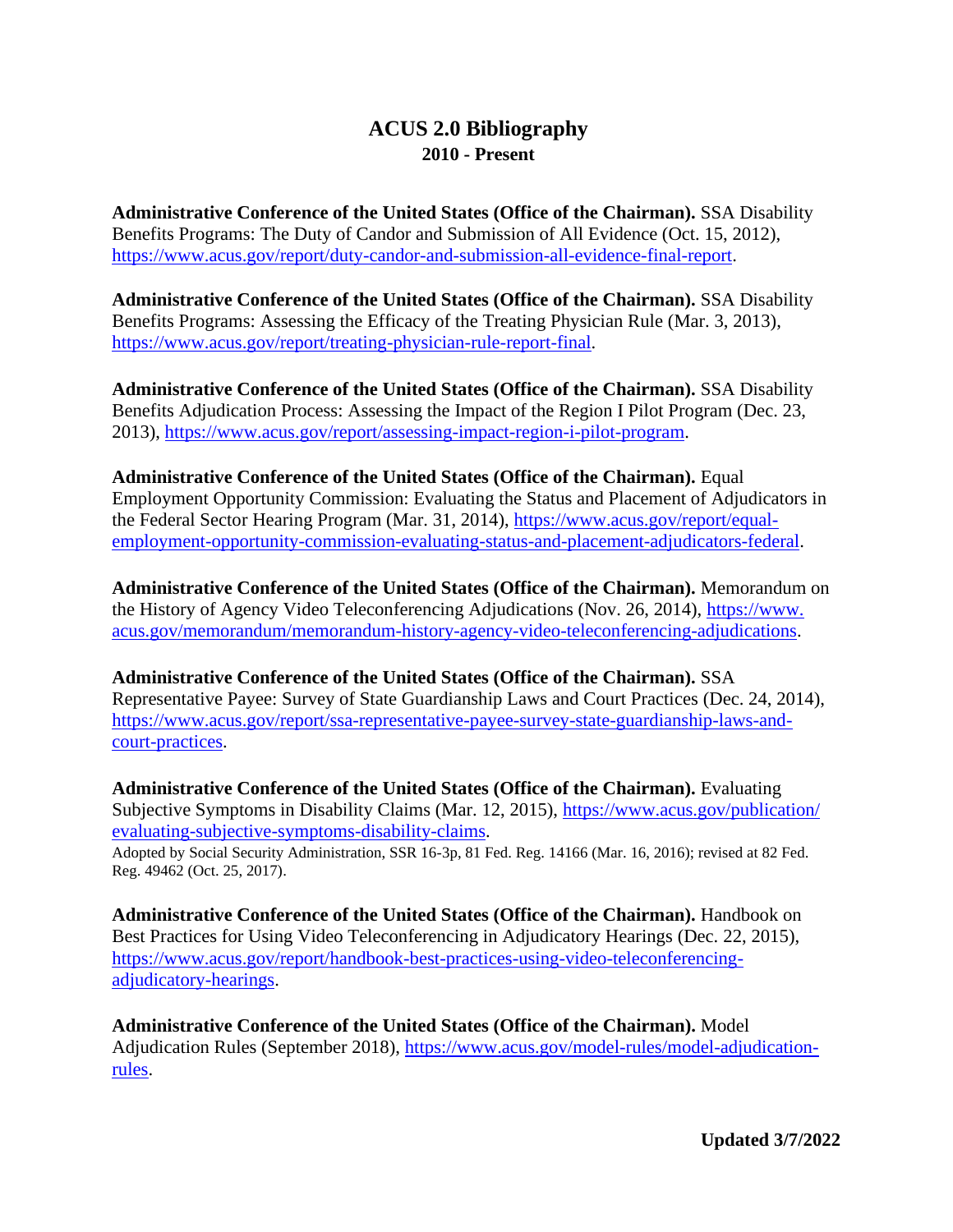**Administrative Conference of the United States (Office of the Chairman).** Guide to Legal Issues Involved in Public-Private Partnerships at the Federal Level (December 2018), [https://](https://www.acus.gov/report/guide-legal-issues-involved-public-private-partnerships-federal-level-final-12-6-2018) [www.acus.gov/report/guide-legal-issues-involved-public-private-partnerships-federal-level](https://www.acus.gov/report/guide-legal-issues-involved-public-private-partnerships-federal-level-final-12-6-2018)[final-12-6-2018.](https://www.acus.gov/report/guide-legal-issues-involved-public-private-partnerships-federal-level-final-12-6-2018)

Recommendation 2018-8: "Public-Private Partnerships." 84 Fed. Reg. 2148 (Feb. 6, 2019).

**Administrative Conference of the United States (Office of the Chairman).** Revised Model Rules for the Implementation of the Equal Access to Justice Act (June 13, 2019), [https://www.](https://www.acus.gov/recommendation/revised-model-rules-implementation-equal-access-justice-act) [acus.gov/recommendation/revised-model-rules-implementation-equal-access-justice-act.](https://www.acus.gov/recommendation/revised-model-rules-implementation-equal-access-justice-act) Recommendation 2019-4: "Revised Model Rules for Implementation of the Equal Access to Justice Act." 84 Fed. Reg. 38933 (Aug. 8, 2019).

**Administrative Conference of the United States (Office of the Chairman) and National Academy of Public Administration.** Social Security Administration's Representative Payee Program: Information Sharing with States (June 29, 2020), [https://www.acus.gov/report/social](https://www.acus.gov/report/social-security-administrations-representative-payee-program-information-sharing-states)[security-administrations-representative-payee-program-information-sharing-states.](https://www.acus.gov/report/social-security-administrations-representative-payee-program-information-sharing-states)

**Administrative Conference of the United States (Office of the Chairman).** Federal Administrative Procedure Sourcebook (2020), [https://sourcebook.acus.gov/wiki/Federal\\_](https://sourcebook.acus.gov/wiki/Federal_Administrative_Procedure_Sourcebook/view) [Administrative\\_Procedure\\_Sourcebook/view.](https://sourcebook.acus.gov/wiki/Federal_Administrative_Procedure_Sourcebook/view)

**Administrative Conference of the United States (Office of the Chairman).** Handbook on Compiling Administrative Records for Informal Rulemaking (January 2022), [https://www.acus.](https://www.acus.gov/publication/handbook-compiling-administrative-records-informal-rulemaking) [gov/publication/handbook-compiling-administrative-records-informal-rulemaking.](https://www.acus.gov/publication/handbook-compiling-administrative-records-informal-rulemaking)

**Aldy, Joseph.** Learning from Experience: An Assessment of the Retrospective Reviews of Agency Rules and the Evidence of Improving the Design and Implementation of Regulatory Policy (Nov. 18, 2014), [https://www.acus.gov/report/retrospective-review-report.](https://www.acus.gov/report/retrospective-review-report) Recommendation 2014-5: "Retrospective Review of Agency Rules." 79 Fed. Reg. 75114 (Dec. 17, 2014).

**Asimow, Michael.** Evidentiary Hearings Outside the Administrative Procedure Act (Nov. 10, 2016), [https://www.acus.gov/report/evidentiary-hearings-outside-administrative-procedure-act](https://www.acus.gov/report/evidentiary-hearings-outside-administrative-procedure-act-final-report)[final-report.](https://www.acus.gov/report/evidentiary-hearings-outside-administrative-procedure-act-final-report)

Recommendation 2016-4: "Evidentiary Hearings Not Required by the Administrative Procedure Act." 81 Fed. Reg. 94314 (Dec. 23, 2016).

**Asimow, Michael.** Best Practices for Evidentiary Hearings Outside the Administrative Procedure Act. 26 GEO. MASON L. REV. 923 (2019).

**Asimow, Michael.** Federal Administrative Adjudication Outside the Administrative Procedure Act (2019), [https://www.acus.gov/publication/federal-administrative-adjudication-outside](https://www.acus.gov/publication/federal-administrative-adjudication-outside-administrative-procedure-act)[administrative-procedure-act.](https://www.acus.gov/publication/federal-administrative-adjudication-outside-administrative-procedure-act)

Recommendation 2016-4: "Evidentiary Hearings Not Required by the Administrative Procedure Act." 81 Fed. Reg. 94314 (Dec. 23, 2016).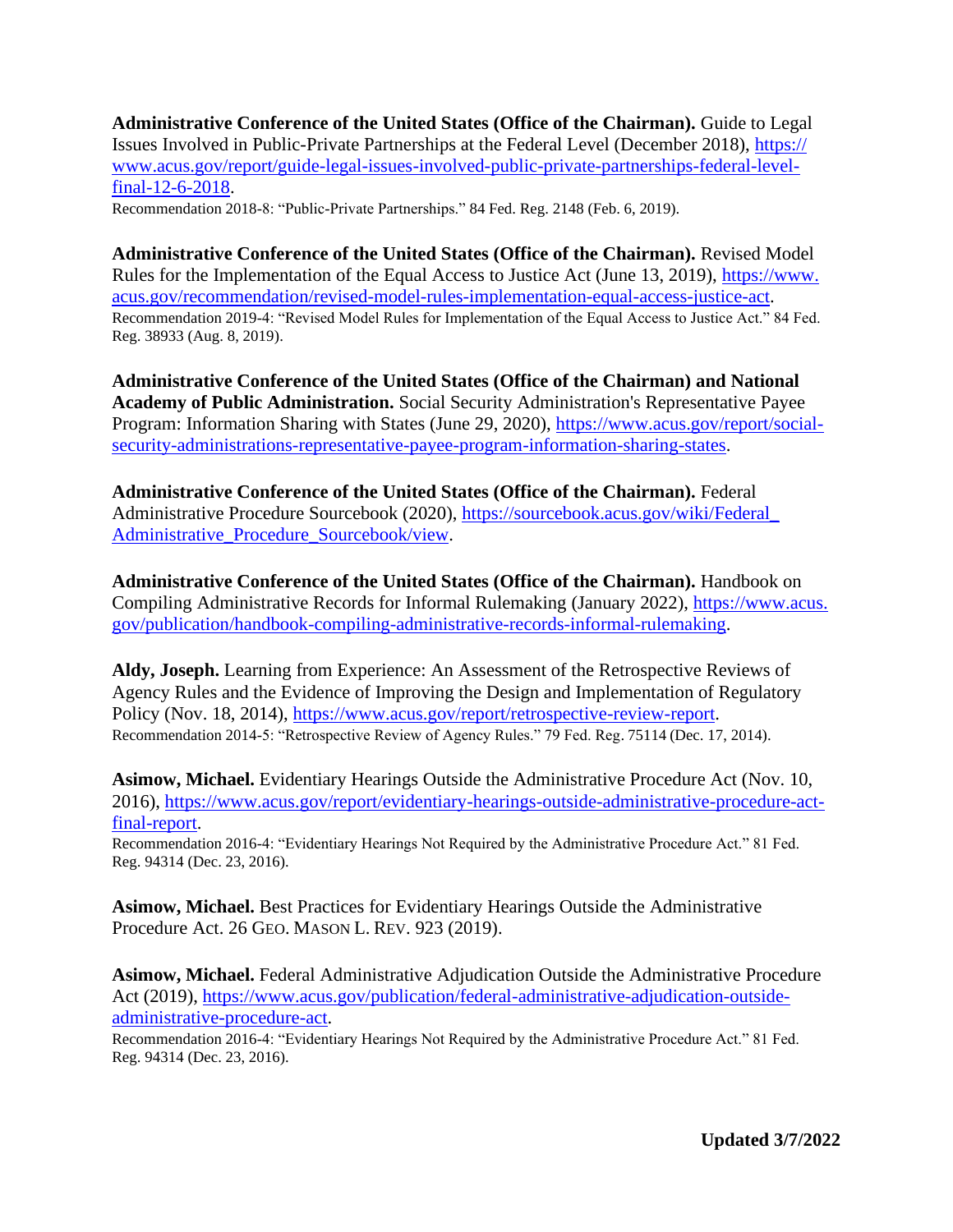**Asimow, Michael.** Greenlighting Administrative Prosecution: Checks and Balances on Charging Decisions (Jan. 21, 2022), [https://www.acus.gov/report/greenlighting-administrative](https://www.acus.gov/report/greenlighting-administrative-prosecution-checks-and-balances-charging-decisions)[prosecution-checks-and-balances-charging-decisions.](https://www.acus.gov/report/greenlighting-administrative-prosecution-checks-and-balances-charging-decisions)

**Bajandas, Felix F. and Ray, Gerald K.** Implementation and Use of Electronic Case Management Systems in Federal Agency Adjudication (May 23, 2018), https://acus.gov/ report/final-report-implementation-and-use-electronic-case-management-systems-federalagency.

Recommendation 2018-3: "Electronic Case Management in Federal Administrative Adjudication." 83 Fed. Reg. 30686 (June 29, 2018).

**Balla, Steven J. Public Commenting on Federal Agency Regulations: Research on Current** Practices and Recommendations to the Administrative Conference of the United States (Mar. 15, 2011), [https://www.acus.gov/report/rulemaking-comments-report-and-supplemental](https://www.acus.gov/report/rulemaking-comments-report-and-supplemental-research)[research.](https://www.acus.gov/report/rulemaking-comments-report-and-supplemental-research)

Recommendation 2011-2: "Rulemaking Comments." 76 Fed. Reg. 48791 (Aug. 9, 2011).

**Balla, Steve and Bull, Reeve and Dooling, Bridget and Hammond, Emily and Herz, Michael and Livermore, Michael and Noveck, Beth Simone.** Mass, Computer-Generated, and Fraudulent Comments (June 1, 2021), [https://www.acus.gov/report/final-report-mass](https://www.acus.gov/report/final-report-mass-computer-generated-and-fraudulent-comments)[computer-generated-and-fraudulent-comments.](https://www.acus.gov/report/final-report-mass-computer-generated-and-fraudulent-comments)

Recommendation 2021-1: "Managing Mass, Computer-Generated, and Falsely Attributed Comments." 86 Fed. Reg. 36075 (July 8, 2021).

**Barnett, Kent H.** Some Kind of Hearing Officer. 94 WASH. L. REV. 515 (2019)

**Barnett, Kent and Wheeler, Russell.** Non-ALJ Adjudicators in Federal Agencies: Status, Selection, Oversight, and Removal. 53 GA. L. REV. 1 (2019). Original Conference report *available at* [https://www.acus.gov/report/non-alj-adjudicators-federal-agencies-status-selection](https://www.acus.gov/report/non-alj-adjudicators-federal-agencies-status-selection-oversight-and-removal-1)[oversight-and-removal-1.](https://www.acus.gov/report/non-alj-adjudicators-federal-agencies-status-selection-oversight-and-removal-1)

**Beck, Leland E.** Agency Practices and Judicial Review of Administrative Records in Informal Rulemaking (May 14, 2013), [https://www.acus.gov/report/agency-practices-and-judicial](https://www.acus.gov/report/agency-practices-and-judicial-review-administrative-records-informal-rulemaking)[review-administrative-records-informal-rulemaking.](https://www.acus.gov/report/agency-practices-and-judicial-review-administrative-records-informal-rulemaking) Recommendation 2013-4: "Administrative Record in Informal Rulemaking." 78 Fed. Reg. 41358 (July 10, 2013).

**Beermann, Jack M.** Midnight Rules: A Reform Agenda. 2 MICH. J. OF ENVTL. & ADMIN. L. 285 (2013). Original Conference report *available at* [https://www.acus.gov/report/midnight](https://www.acus.gov/report/midnight-rules-final-report)[rules-final-report.](https://www.acus.gov/report/midnight-rules-final-report) Recommendation 2012-2: "Midnight Rules." 77 Fed. Reg. 47802 (Aug. 10, 2012).

**Beermann, Jack M. and Mascott, Jennifer L.** Research Report on Federal Agency ALJ Hiring after Lucia and Executive Order 13843 (May 29, 2019), [https://www.acus.gov/report/final](https://www.acus.gov/report/final-research-report-federal-agency-alj-hiring-after-lucia-and-eo-13843)[research-report-federal-agency-alj-hiring-after-lucia-and-eo-13843.](https://www.acus.gov/report/final-research-report-federal-agency-alj-hiring-after-lucia-and-eo-13843)

Recommendation 2019-2: "Agency Recruitment and Selection of Administrative Law Judges." 84 Fed. Reg. 38930 (Aug. 8, 2019).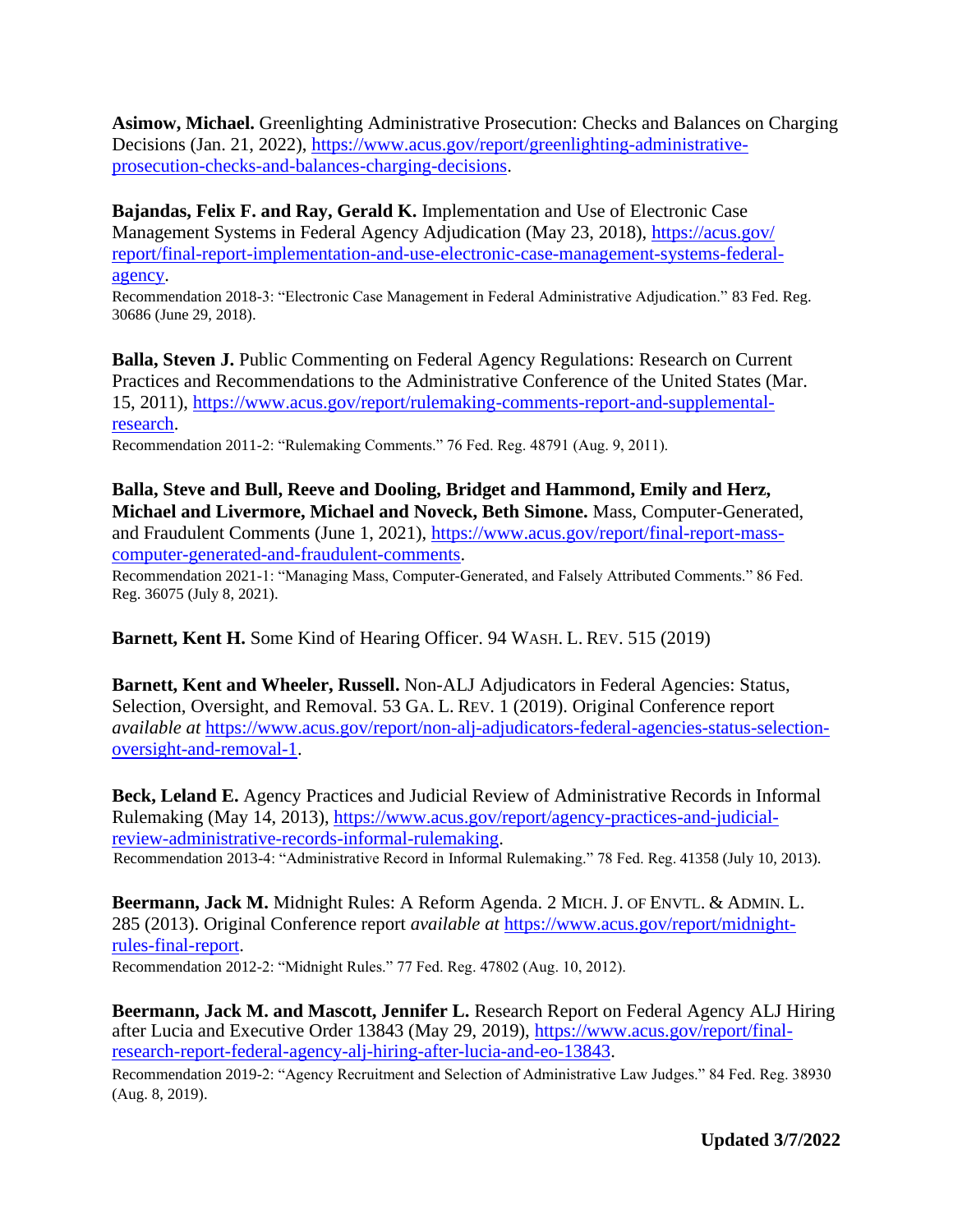**Bennear, Lori S. and Wiener, Jonathan B.** Periodic Review of Agency Regulation (June 7, 2021), [https://www.acus.gov/report/periodic-retrospective-review-report-final.](https://www.acus.gov/report/periodic-retrospective-review-report-final) Recommendation 2021-2: "Periodic Retrospective Review." 86 Fed. Reg. 36080 (July 8, 2021).

**Benson, Lenni B. and Wheeler, Russell R.** Enhancing Quality and Timeliness in Immigration Removal Adjudication (Jun. 7, 2012), [https://www.acus.gov/report/immigration-removal](https://www.acus.gov/report/immigration-removal-adjudication-report)[adjudication-report.](https://www.acus.gov/report/immigration-removal-adjudication-report)

Recommendation 2012-3: "Immigration Removal Adjudication." 77 Fed. Reg. 47804 (Aug. 10, 2012).

**Biber, Eric and Ruhl, J.B.** Designing Regulatory Permits (Sep. 9, 2015), [https://www.acus.](https://www.acus.gov/report/licensing-and-permitting-final-report) [gov/report/licensing-and-permitting-final-report.](https://www.acus.gov/report/licensing-and-permitting-final-report) Recommendation 2015-4: "Designing Federal Permitting Programs." 80 Fed. Reg. 78164 (Dec. 16, 2015).

**Blankley, Kristen and Claussen, Kathleen and Starr, Judith.** Alternative Dispute Resolution in Agency Administrative Programs (Dec. 17, 2021), [https://www.acus.gov/report/alternative](https://www.acus.gov/report/alternative-dispute-resolution-agency-administrative-programs)[dispute-resolution-agency-administrative-programs.](https://www.acus.gov/report/alternative-dispute-resolution-agency-administrative-programs)

**Blake, Cheryl L. and Bull, Reeve T.** Negotiated Rulemaking (June 5, 2017), [https://www.](https://www.acus.gov/report/negotiated-rulemaking-final-report) [acus.gov/report/negotiated-rulemaking-final-report.](https://www.acus.gov/report/negotiated-rulemaking-final-report)

Recommendation 2017-2: "Negotiated Rulemaking and Other Options for Public Engagement." 82 Fed. Reg. 31040 (July 5, 2017).

**Blake, Cheryl L. and Emerson, Blake.** Plain Language in Regulatory Drafting (Dec. 8, 2017), [https://www.acus.gov/report/plain-language-regulatory-drafting-final-report.](https://www.acus.gov/report/plain-language-regulatory-drafting-final-report) Recommendation 2017-3: "Plain Language in Regulatory Drafting." 82 Fed. Reg. 61728 (Dec. 29, 2017).

**Bremer, Emily S. and Siegel, Jonathan R.** Clearing the Path to Justice: The Need to Reform 28 U.S.C. § 1500. 65 ALA. L. REV. 1 (2013). Original Conference report *available at* [https://](https://www.acus.gov/report/section-1500-final-report) [www.acus.gov/report/section-1500-final-report.](https://www.acus.gov/report/section-1500-final-report) Recommendation 2012-6: "Reform of 28 U.S.C. Section 1500." 78 Fed. Reg. 2939 (Jan. 15, 2013).

**Bremer, Emily S.** Incorporation by Reference in an Open Government Age. 36 HARV. J.L. & PUB. POL'Y 133 (2013). Original Conference report *available at* [https://www.acus.gov/](https://www.acus.gov/publication/incorporation-reference-open-government-age) [publication/incorporation-reference-open-government-age.](https://www.acus.gov/publication/incorporation-reference-open-government-age) Recommendation 2011-5: "Incorporation by Reference." 77 Fed. Reg. 2257 (Jan. 17, 2012).

**Bremer, Emily S.** The Agency Declaratory Judgment. 78 OHIO ST. L.J. 1170 (2017). Original Conference Report *available at* [https://www.acus.gov/report/declaratory-orders-final-report.](https://www.acus.gov/report/declaratory-orders-final-report) Recommendation 2015-3: "Declaratory Orders." 80 Fed. Reg. 78163 (Dec. 16, 2015).

**Bull, Reeve T.** The Federal Advisory Committee Act: Issues and Proposed Reforms (Sept. 12, 2011), [https://www.acus.gov/report/reeve-t-bulls-report-faca.](https://www.acus.gov/report/reeve-t-bulls-report-faca)

Recommendation 2011-7: "The Federal Advisory Committee Act—Issues and Proposed Reforms." 77 Fed. Reg. 2261 (Jan. 17, 2012).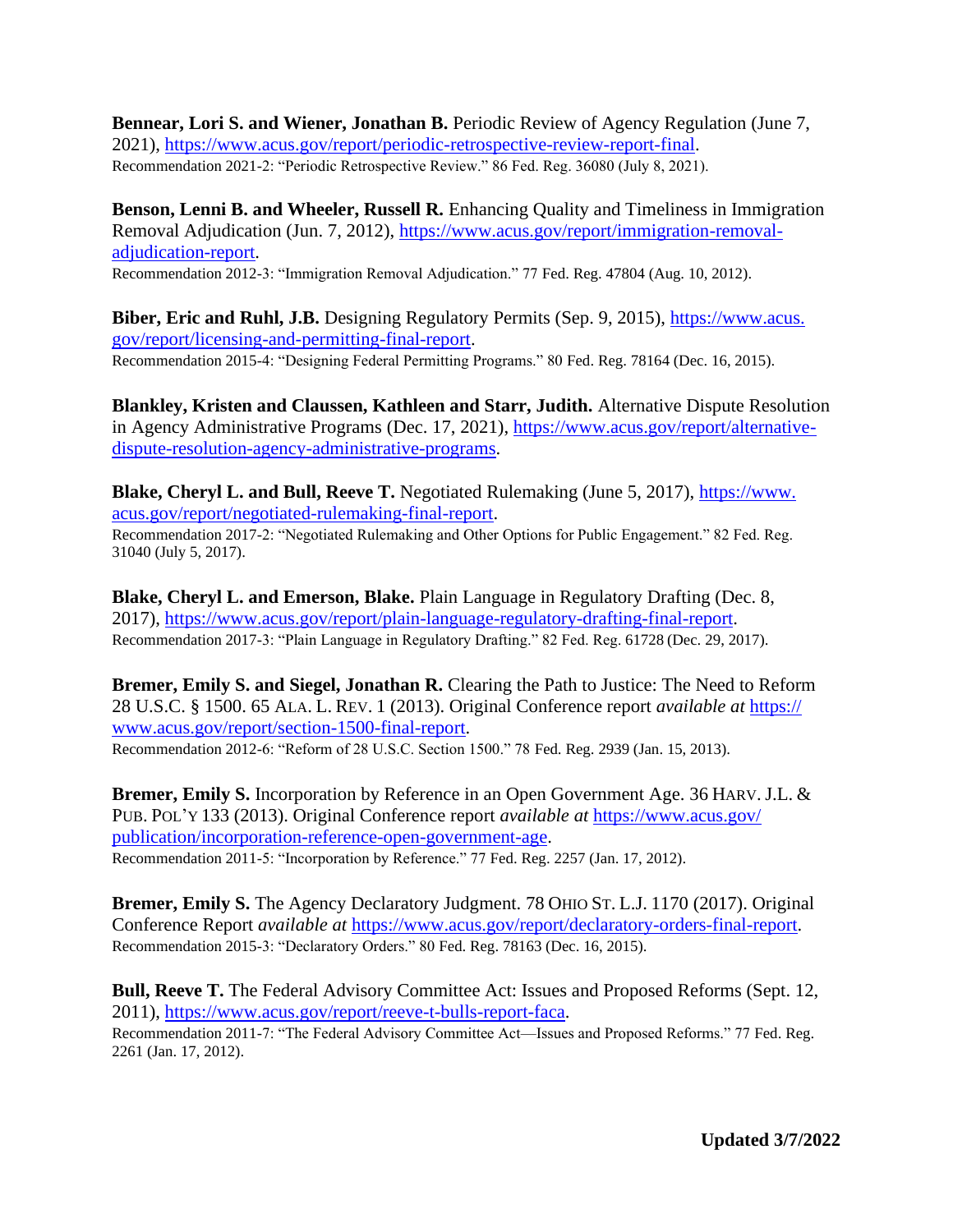**Bull, Reeve T.** The Government in the Sunshine Act in the 21<sup>st</sup> Century (June 10, 2014), [https://www.acus.gov/report/final-sunshine-act-report.](https://www.acus.gov/report/final-sunshine-act-report) Recommendation 2014-2: "Government in the Sunshine Act." 79 Fed. Reg. 35990 (June 25, 2014).

**Bull, Reeve T.** Far From Eroding Regulatory Protections, TTIP's Cooperative Regime Could Bolster Sound Regulation. BLOOMBERG BNA DAILY REPORT FOR EXECUTIVES (July 23, 2014), [https://www.acus.gov/publication/far-eroding-regulatory-protections-ttip%E2%80%](https://www.acus.gov/publication/far-eroding-regulatory-protections-ttip%E2%80%99s-cooperative-regime-could-bolster-sound) [99s-cooperative-regime-could-bolster-sound.](https://www.acus.gov/publication/far-eroding-regulatory-protections-ttip%E2%80%99s-cooperative-regime-could-bolster-sound)

**Bull, Reeve T.** Developing a Domestic Framework for International Regulatory Cooperation. 78 LAW & CONTEMP. PROBS. 49 (2015).

**Bull, Reeve T. and Mahboubi, Neysun A. and Stewart, Richard B. and Wiener, Jonathan B.** New Approaches to International Regulatory Cooperation: The Challenge of TTIP, TPP, and Mega-Regional Trade Agreements. 78 LAW & CONTEMP. PROBS. 1 (2015).

**Bull, Reeve T.** Public Participation and the Transatlantic Trade & Investment Partnership. 83 GEO. WASH. L. REV. 1262 (2015).

**Carrigan, Christopher and Shapiro, Stuart.** Developing Regulatory Alternatives Through Early Input (June 4, 2021), [https://www.acus.gov/report/developing-regulatory-alternatives](https://www.acus.gov/report/developing-regulatory-alternatives-through-early-input-final-report)[through-early-input-final-report.](https://www.acus.gov/report/developing-regulatory-alternatives-through-early-input-final-report)

Recommendation 2021-3: "Early Input on Regulatory Alternatives." 86 Fed. Reg. 36082 (July 8, 2021).

**Center for Legal & Court Technology.** Best Practices for Using Video Teleconferences for Hearings and Related Proceedings (Nov. 6, 2014), [https://www.acus.gov/report/best-practices](https://www.acus.gov/report/best-practices-using-video-teleconferencing-final-report)[using-video-teleconferencing-final-report.](https://www.acus.gov/report/best-practices-using-video-teleconferencing-final-report)

Recommendation 2014-7: "Best Practices for Using Video Teleconferencing for Hearings." 79 Fed. Reg. 75119 (Dec. 17, 2014).

**Chen, James Ming.** Inflation-Based Adjustments in Federal Civil Monetary Penalties (Nov. 21, 2012), [https://www.acus.gov/report/inflation-adjustment-act-final-report.](https://www.acus.gov/report/inflation-adjustment-act-final-report) Recommendation 2012-8: "Inflation Adjustment Act." 78 Fed. Reg. 2943 (Jan. 15, 2013).

**Chien, Colleen V.** Rigorous Policy Pilots: Experimentation in the Administration of the Law. 104 IOWA L. REV. 2313 (2019).

**Clark, Kathleen.** Ethics, Employees and Contractors: Financial Conflicts of Interest In and Out of Government. 62 ALA. L. REV. 961 (2011); Fiduciary- Based Standards for Bailout Contractors: What the Treasury Got Right and Wrong in TARP. 95 MINN. L. REV. 1614 (2011). Original Conference report *available at* [https://www.acus.gov/report/kathleen-clarks-final](https://www.acus.gov/report/kathleen-clarks-final-project-report)[project-report.](https://www.acus.gov/report/kathleen-clarks-final-project-report)

Recommendation 2011-3: "Compliance Standards for Government Contractor Employees—Personal Conflicts of Interest and Use of Certain Non-Public Information." 76 Fed. Reg. 48792 (Aug. 9, 2011).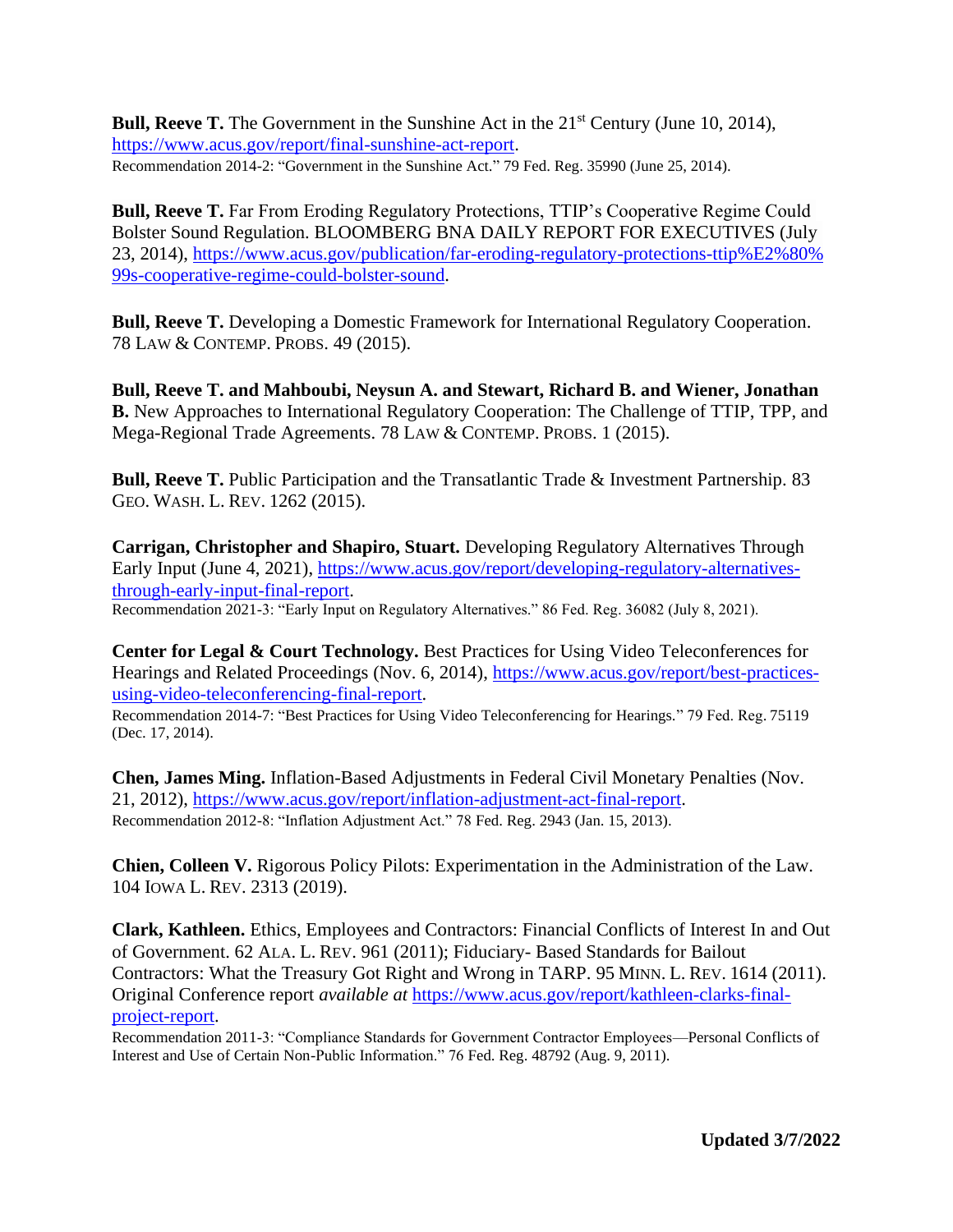**Coglianese, Cary.** A Framework for Governmental Use of Machine Learning (Dec. 8, 2020), [https://www.acus.gov/report/framework-governmental-use-machine-learning.](https://www.acus.gov/report/framework-governmental-use-machine-learning) Statement #20: "Agency Use of Artificial Intelligence." 86 Fed. Reg. 6616 (Jan. 22, 2021).

**Coglianese, Cary.** Enhancing Public Access to Online Rulemaking Information. 1 MICH. J. ENVTL. & ADMIN. L. 1 (2012). Original Conference report *available at* [https://www.acus.gov/](https://www.acus.gov/‌report/‌final-agency-innovations-report) [report/final-agency-innovations-report.](https://www.acus.gov/‌report/‌final-agency-innovations-report)

Recommendation 2011-8: "Agency Innovations in E-Rulemaking." 77 Fed. Reg. 2264 (Jan. 17, 2012).

**Coglianese, Cary.** Illuminating Regulatory Guidance. 9 MICH. J. ENVTL. & ADMIN. L. 243 (2020). Original Conference report *available at* [https://www.acus.gov/report/consultant-report](https://www.acus.gov/report/consultant-report-public-availability-agency-guidance-documents)[public-availability-agency-guidance-documents.](https://www.acus.gov/report/consultant-report-public-availability-agency-guidance-documents)

Recommendation 2019-3: "Public Availability of Agency Guidance Documents." 84 Fed. Reg. 38931 (Aug. 8, 2019).

**Cohen, George M.** Regulation of Representatives in Agency Adjudicative Proceedings (Dec. 3, 2021), [https://www.acus.gov/report/final-report-regulation-representatives-agency-adjudicative](https://www.acus.gov/report/final-report-regulation-representatives-agency-adjudicative-proceedings)[proceedings.](https://www.acus.gov/report/final-report-regulation-representatives-agency-adjudicative-proceedings)

Recommendation 2021-9: "Regulation of Representatives in Agency Adjudicative Proceedings." 87 Fed. Reg. 1721 (Jan. 12, 2022).

**Copeland, Curtis W.** Regulatory Analysis Requirements: A Review and Recommendations for Reform (Mar. 23, 2012), [https://www.acus.gov/report/regulatory-analysis-requirements-report](https://www.acus.gov/report/regulatory-analysis-requirements-report-final)[final.](https://www.acus.gov/report/regulatory-analysis-requirements-report-final)

Recommendation 2012-1: "Regulatory Analysis Requirements." 77 Fed. Reg. 47801 (Aug. 10, 2012).

**Copeland, Curtis W.** Economic Analysis and Independent Regulatory Agencies (Mar. 29, 2013), [https://www.acus.gov/report/economic-analysis-final-report.](https://www.acus.gov/report/economic-analysis-final-report) Recommendation 2013-2: "Benefit-Cost Analysis at Independent Regulatory Agencies." 78 Fed. Reg. 41355 (July 10, 2013).

**Copeland, Curtis W.** Length of Rule Reviews by the Office of Information and Regulatory Affairs (Dec. 3, 2013), [https://www.acus.gov/report/oira-review-report.](https://www.acus.gov/report/oira-review-report) Statement #18: "Improving the Timeliness of OIRA Regulatory Review." 78 Fed. Reg. 76275 (Dec. 17, 2013).

**Copeland, Curtis W.** Promoting Accuracy and Transparency in the Unified Agenda (Apr. 13, 2015), [https://www.acus.gov/report/final-unified-agenda-report.](https://www.acus.gov/report/final-unified-agenda-report)

Recommendation 2015-1: "Promoting Accuracy and Transparency in the Unified Agenda." 80 Fed. Reg. 36757 (June 26, 2015).

**Cortez, Nathan.** Regulation by Database. 89 U. COLO. L. REV. 1 (2018). Original Conference report *available at* [https://www.acus.gov/report/agency-publicity-internet-era-report.](https://www.acus.gov/report/agency-publicity-internet-era-report) Recommendation 2016-1: "Consumer Complaint Databases." 81 Fed. Reg. 40259 (June 21, 2016).

**Cross, Jesse M.** Technical Reform of the Congressional Review Act (Nov. 30, 2021), [https://www.acus.gov/report/final-report-technical-reform-congressional-review-act.](https://www.acus.gov/report/final-report-technical-reform-congressional-review-act) Recommendation 2021-8: "Technical Reform of the Congressional Review Act." 87 Fed. Reg. 1719 (Jan. 12, 2022).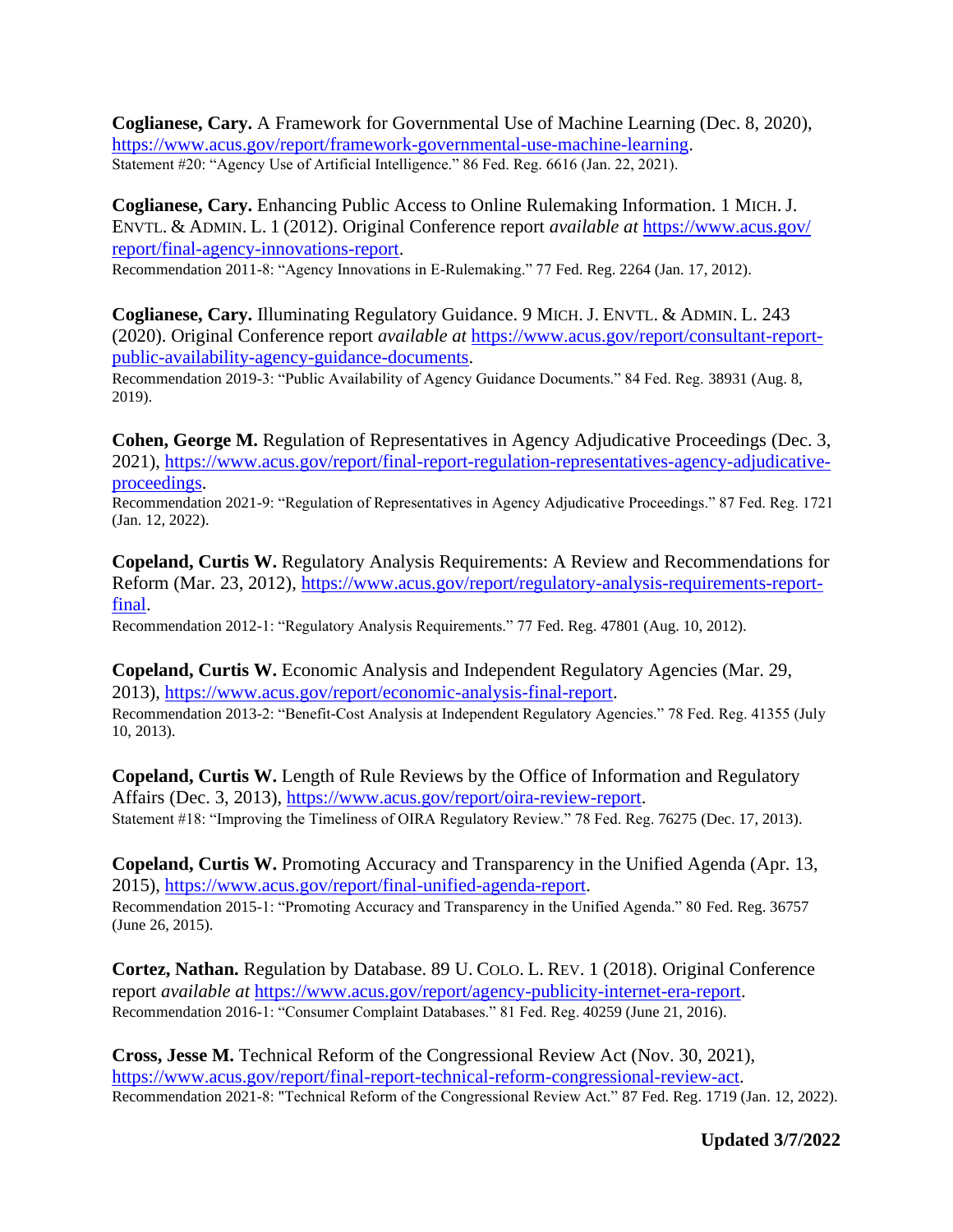**Dooling, Bridget C.E.** Legal Issues in e-Rulemaking. 63 ADMIN. L. REV. 893 (2011). Original Conference report *available at* [https://www.acus.gov/report/legal-issues-e-rulemaking-report.](https://www.acus.gov/report/legal-issues-e-rulemaking-report) Recommendation 2011-1: "Legal Considerations in e-Rulemaking." 76 Fed. Reg. 48789 (Aug. 9, 2011).

**Ellig, Jerry.** Agency Economists (Sept. 11, 2019), [https://www.acus.gov/report/final-report](https://www.acus.gov/report/final-report-agency-economists)[agency-economists.](https://www.acus.gov/report/final-report-agency-economists) Recommendation 2019-5: "Agency Economists." 84 Fed. Reg. 71349 (Dec. 27, 2019).

**Engstrom, David Freeman and Ho, Daniel E.** Algorithmic Accountability in the Administrative State. 37 YALE J. ON REG. 800 (2020).

**Engstrom, David Freeman and Ho, Daniel E. and Sharkey, Catherine M. and Cuéllar, Mariano-Florentino.** Government by Algorithm: Artificial Intelligence in Federal Administrative Agencies (Feb. 2020), [https://www.acus.gov/report/government-algorithm](https://www.acus.gov/report/government-algorithm-artificial-intelligence-federal-administrative-agencies)[artificial-intelligence-federal-administrative-agencies.](https://www.acus.gov/report/government-algorithm-artificial-intelligence-federal-administrative-agencies) Statement #20: "Agency Use of Artificial Intelligence." 86 Fed. Reg. 6616 (Jan. 22, 2021).

**Emerson, Blake and Levin, Ronald M.** Agency Guidance Through Interpretive Rules: Research and Analysis (May 28, 2019), [https://www.acus.gov/report/agency-guidance-through](https://www.acus.gov/report/agency-guidance-through-interpretive-rules-final-report)[interpretive-rules-final-report.](https://www.acus.gov/report/agency-guidance-through-interpretive-rules-final-report)

Recommendation 2019-1: "Agency Guidance Through Interpretive Rules." 84 Fed. Reg. 38927 (Aug. 8, 2019).

**Fountain, Jane E.** The GPRA Modernization Act of 2010: Examining Constraints To, and Providing Tools For, Cross Agency Collaboration (Dec. 3, 2013), [https://www.acus.gov/](https://www.acus.gov/report/2013-7-gprama-final-report) [report/2013-7-gprama-final-report.](https://www.acus.gov/report/2013-7-gprama-final-report)

Recommendation 2013-7: "GPRA Modernization Act of 2010: Examining Constraints To, and Providing Tools For, Cross Agency Collaboration." 78 Fed. Reg. 76273 (Dec. 6, 2013).

**Freeman, Jody and Rossi, Jim.** Agency Coordination in Shared Regulatory Space. 125 HARV. L. REV. 1131 (2012). Original Conference report *available at* [https://www.acus.gov/report/](https://www.acus.gov/report/consultants-report-improving-coordination-related-agency-responsibilities) [consultants-report-improving-coordination-related-agency-responsibilities.](https://www.acus.gov/report/consultants-report-improving-coordination-related-agency-responsibilities) Recommendation 2012-5: "Improving Coordination of Related Agency Responsibilities." 77 Fed. Reg. 47810 (Aug. 10, 2012).

**Gelbach, Jonah and Marcus, David.** Rethinking Judicial Review of High Volume Agency Adjudication, 96 TEX. L. REV. 1097 (May 2018). Original Conference report *available at*  [https://www.acus.gov/report/report-study-social-security-litigation-federal-courts.](https://www.acus.gov/report/report-study-social-security-litigation-federal-courts) Recommendation 2016-3: "Special Procedural Rules for Social Security Litigation in District Court." 81 Fed. Reg. 94312 (Dec. 23, 2016).

**Gelbach, Jonah and Marcus, David.** Crushed, 101 JUDICATURE 65 (2017).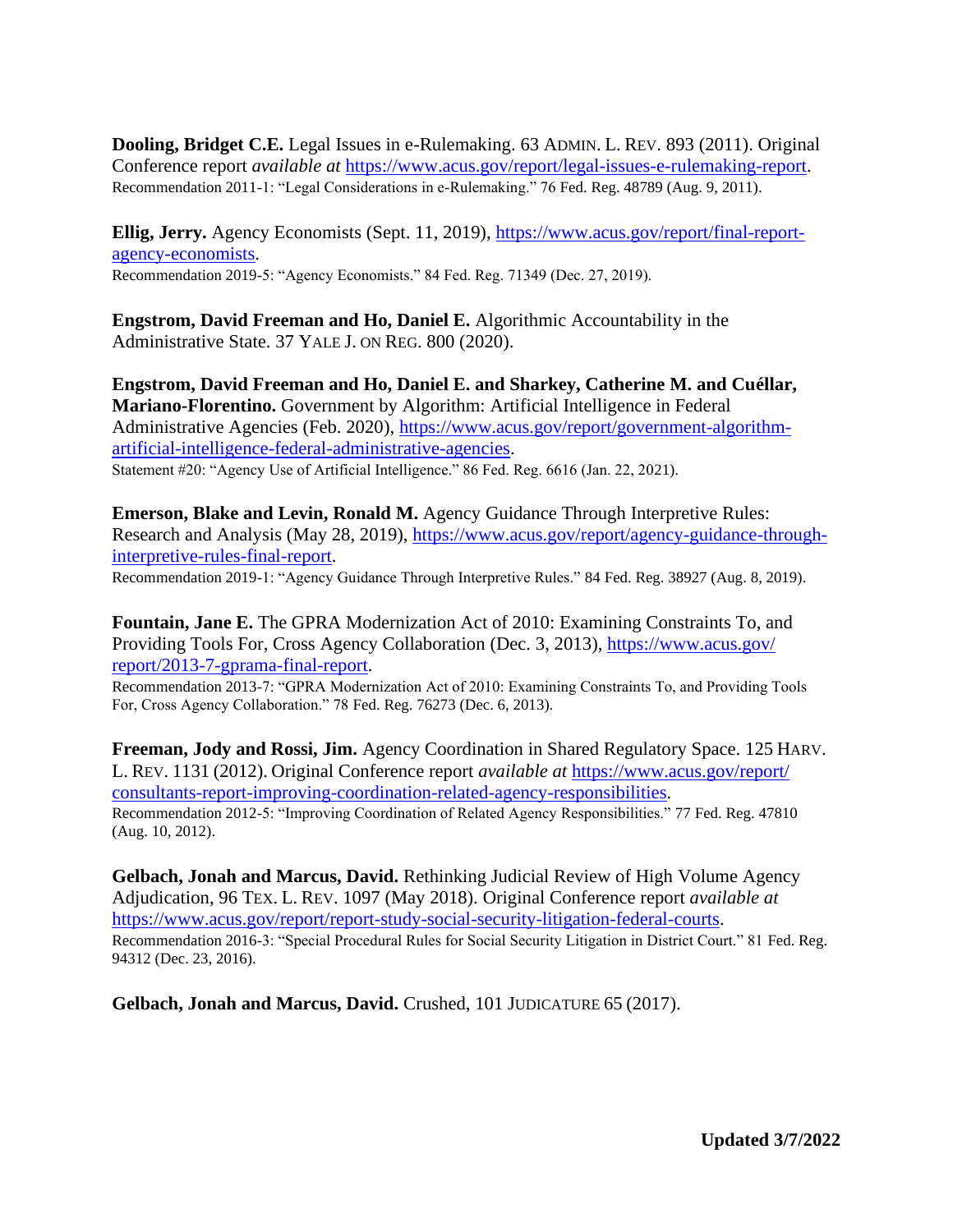**Graboyes, Jeremy.** Independent Research by Agency Adjudicators in the Internet Age (Oct. 31, 2019), [https://www.acus.gov/report/final-report-independent-research-agency-adjudicators](https://www.acus.gov/report/final-report-independent-research-agency-adjudicators-internet-age)[internet-age.](https://www.acus.gov/report/final-report-independent-research-agency-adjudicators-internet-age)

Recommendation 2019-6: "Independent Research by Agency Adjudicators in the Internet Age." 84 Fed. Reg. 71350 (Dec. 27, 2019).

**Graboyes, Jeremy.** Legal Considerations for Remote Hearings in Agency Adjudications (June 16, 2020), [https://www.acus.gov/report/legal-considerations-remote-hearings-agency](https://www.acus.gov/report/legal-considerations-remote-hearings-agency-adjudications)[adjudications.](https://www.acus.gov/report/legal-considerations-remote-hearings-agency-adjudications)

Recommendation 2021-4: "Virtual Hearings in Agency Adjudication." 86 Fed. Reg. 36083 (July 8, 2021).

**Graboyes, Jeremy.** Memorandum on Statutory Authority of Federal Agencies to Admit to Practice and Regulate the Conduct of Representatives in Agency Proceedings (Nov. 5, 2021), [https://www.acus.gov/memorandum/memo-statutory-authority-regulate-representatives.](https://www.acus.gov/memorandum/memo-statutory-authority-regulate-representatives) Recommendation 2021-9: "Regulation of Representatives in Agency Adjudicative Proceedings." 87 Fed. Reg. 1721 (Jan. 12, 2022).

**Graboyes, Jeremy and Thomson, Mark.** Public Access to Agency Adjudicative Proceedings (Nov. 22, 2021), [https://www.acus.gov/report/public-access-agency-adjudicative-proceedings](https://www.acus.gov/report/public-access-agency-adjudicative-proceedings-final-report)[final-report.](https://www.acus.gov/report/public-access-agency-adjudicative-proceedings-final-report)

Recommendation 2021-6: "Public Access to Agency Adjudicative Proceedings." 87 Fed. Reg. 1715 (Jan. 12, 2022).

**Grunewald, Mark H.** Reducing FOIA Litigation Through Targeted ADR Strategies (June 10, 2014), [https://www.acus.gov/report/final-reducing-foia-litigation-through-targeted-adr-](https://www.acus.gov/report/final-reducing-foia-litigation-through-targeted-adr-strategies-report)

[strategies-report.](https://www.acus.gov/report/final-reducing-foia-litigation-through-targeted-adr-strategies-report)

Recommendation 2014-1: "Resolving FOIA Disputes Through Targeted ADR Strategies." 79 Fed. Reg. 35988 (June 25, 2014).

**Gubler, Zachary.** Regulatory Experimentation (Nov. 17, 2017), [https://www.acus.gov/report/](https://www.acus.gov/report/regulatory-experimentation-final-report) [regulatory-experimentation-final-report.](https://www.acus.gov/report/regulatory-experimentation-final-report)

Recommendation 2017-6: "Learning from Regulatory Experience." 82 Fed. Reg. 61738 (Dec. 29, 2017).

**Herz, Michael.** Using Social Media in Rulemaking: Possibilities and Barriers (Nov. 21, 2013), [https://www.acus.gov/report/final-social-media-rulemaking-report.](https://www.acus.gov/report/final-social-media-rulemaking-report) Recommendation 2013-5: "Social Media in Rulemaking." 78 Fed. Reg. 76269 (Dec. 5, 2013).

**Ho, Daniel E. and Marcus, David and Ray, Gerald K.** Quality Assurance Systems in Agency Adjudication: Emerging Practices and Insights (Nov. 30, 2021), [https://www.acus.gov/report/](https://www.acus.gov/report/quality-assurance-systems-agency-adjudication-final-report) [quality-assurance-systems-agency-adjudication-final-report.](https://www.acus.gov/report/quality-assurance-systems-agency-adjudication-final-report)

Recommendation 2021-10: "Quality Assurance Systems in Agency Adjudication." 87 Fed. Reg. 1722 (Jan. 12, 2022).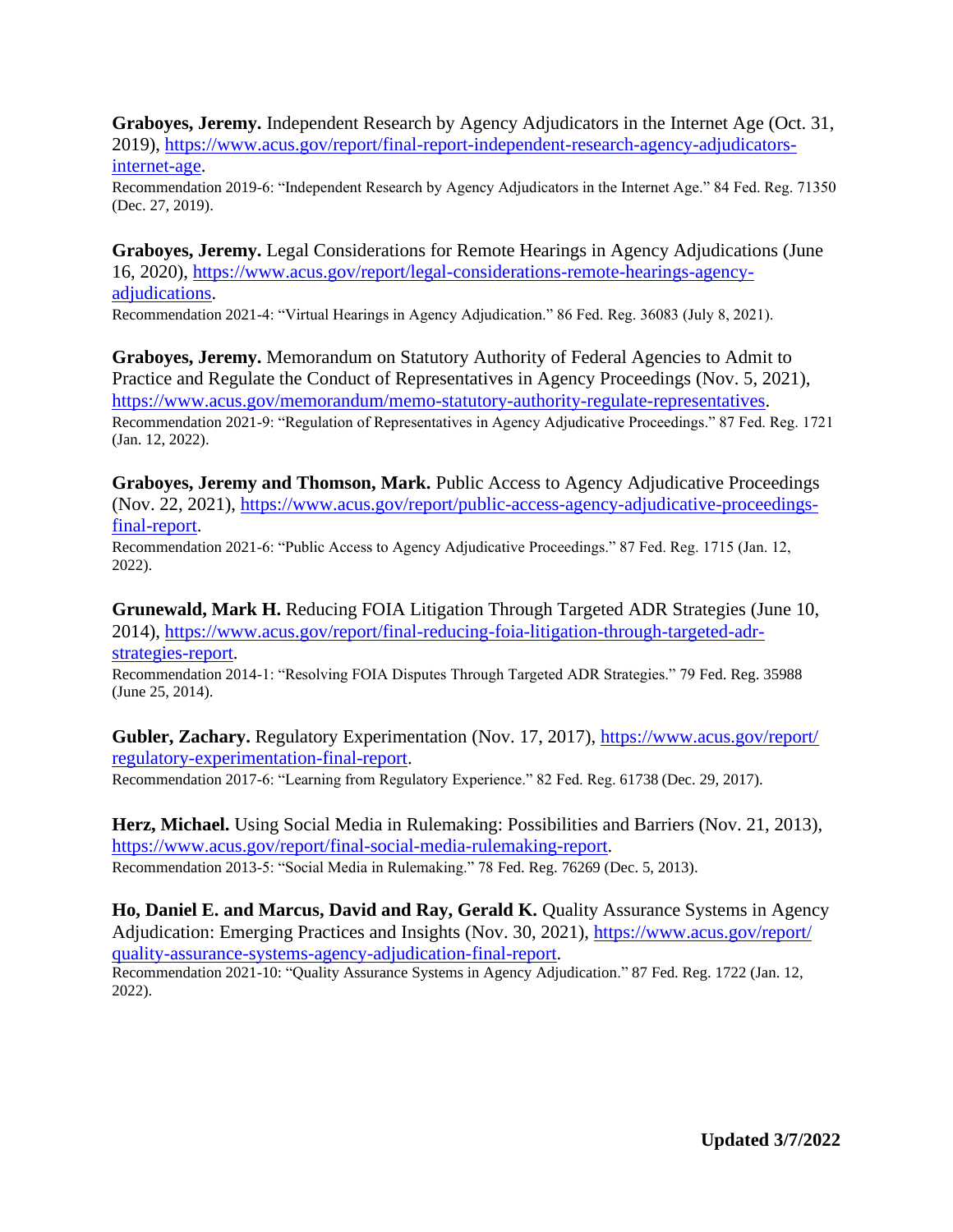**Houk, Carole S. and Rowe, Mary P. and Katz, Deborah A. and Katz, Neil H. and Marx, Lauren and Hedeen, Timothy.** A Reappraisal – The Nature and Value of Ombudsmen in Federal Agencies (Nov. 14, 2016), [https://www.acus.gov/report/ombudsman-federal-agencies](https://www.acus.gov/report/ombudsman-federal-agencies-final-report-2016)[final-report-2016.](https://www.acus.gov/report/ombudsman-federal-agencies-final-report-2016)

Recommendation 2016-5: "The Use of Ombuds in Federal Agencies." 81 Fed. Reg. 94316 (Dec. 23, 2016).

**Kamensky, John.** Mapping the Contours of the Federal Government. 38 ADMIN. & REG. L. NEWS 3 (Spring 2013), [https://www.acus.gov/publication/mapping-contours-federal](https://www.acus.gov/publication/mapping-contours-federal-government)[government.](https://www.acus.gov/publication/mapping-contours-federal-government)

**Krent, Harold and Morris, Scott.** Achieving Greater Consistency in Social Security Disability Adjudication: An Empirical Study and Suggested Reforms (Apr. 3, 2013), [https://www.acus.](https://www.acus.gov/report/achieving-greater-consistency-social-security-disability-adjudication-report-final) [gov/report/achieving-greater-consistency-social-security-disability-adjudication-report-final.](https://www.acus.gov/report/achieving-greater-consistency-social-security-disability-adjudication-report-final) Recommendation 2013-1: "Improving Consistency in Social Security Disability Adjudication" 78 Fed. Reg. 41352 (July 10, 2013).

**Lederer, Frederic I. and the Center for Legal & Court Technology, William & Mary Law School.** Analysis of Administrative Agency Adjudicatory Hearing Use of Remote Appearances and Virtual Hearings (June 3, 2021), [https://www.acus.gov/report/virtual-hearings-agency](https://www.acus.gov/report/virtual-hearings-agency-adjudication-final-report)[adjudication-final-report.](https://www.acus.gov/report/virtual-hearings-agency-adjudication-final-report) Recommendation 2021-4: "Virtual Hearings in Agency Adjudication." 86 Fed. Reg. 36083 (July 8, 2021).

Lewis, David E. and Selin, Jennifer S. Sourcebook of United States Executive Agencies (1st ed., 2nd Printing Mar. 7, 2013), [https://www.acus.gov/publication/sourcebook-united-states](https://www.acus.gov/publication/sourcebook-united-states-executive-agencies)[executive-agencies.](https://www.acus.gov/publication/sourcebook-united-states-executive-agencies)

**Lubbers, Jeffrey S.** ACUS 2.0 and its Historical Antecedents. 36 ADMIN. & REG. L. NEWS 9 (2011).

**Lubbers, Jeffrey S.** Paul Verkuil's Projects for the Administrative Conference of the U.S. 1974-1992. 32 CARDOZO L. REV. 2421 (2011).

**Lubbers, Jeffrey S.** Fail to Comment at Your Own Risk: Does Issue Exhaustion Have a Place in Judicial Review of Rules? 70 ADMIN. L. REV. 109 (2018). Original Conference report *available at* [https://www.acus.gov/publication/fail-comment-your-own-risk-does-issue](https://www.acus.gov/publication/fail-comment-your-own-risk-does-issue-exhaustion-have-place-judicial-review-rules)[exhaustion-have-place-judicial-review-rules.](https://www.acus.gov/publication/fail-comment-your-own-risk-does-issue-exhaustion-have-place-judicial-review-rules)

Statement #19: "Issue Exhaustion in Preenforcement Judicial Review of Administrative Rulemaking." 80 Fed. Reg. 60611 (Oct. 7, 2015).

**McAllister, Lesley K.** Harnessing Private Regulation. 3 MICH. J. ENVTL. & ADMIN. L. 291 (2014). Original Conference report *available at* [https://www.acus.gov/report/third-party](https://www.acus.gov/report/third-party-programs-final-report)[programs-final-report.](https://www.acus.gov/report/third-party-programs-final-report)

Recommendation 2012-7: "Agency Use of Third-Party Programs to Assess Regulatory Compliance." 78 Fed. Reg. 2941 (Jan. 15, 2013).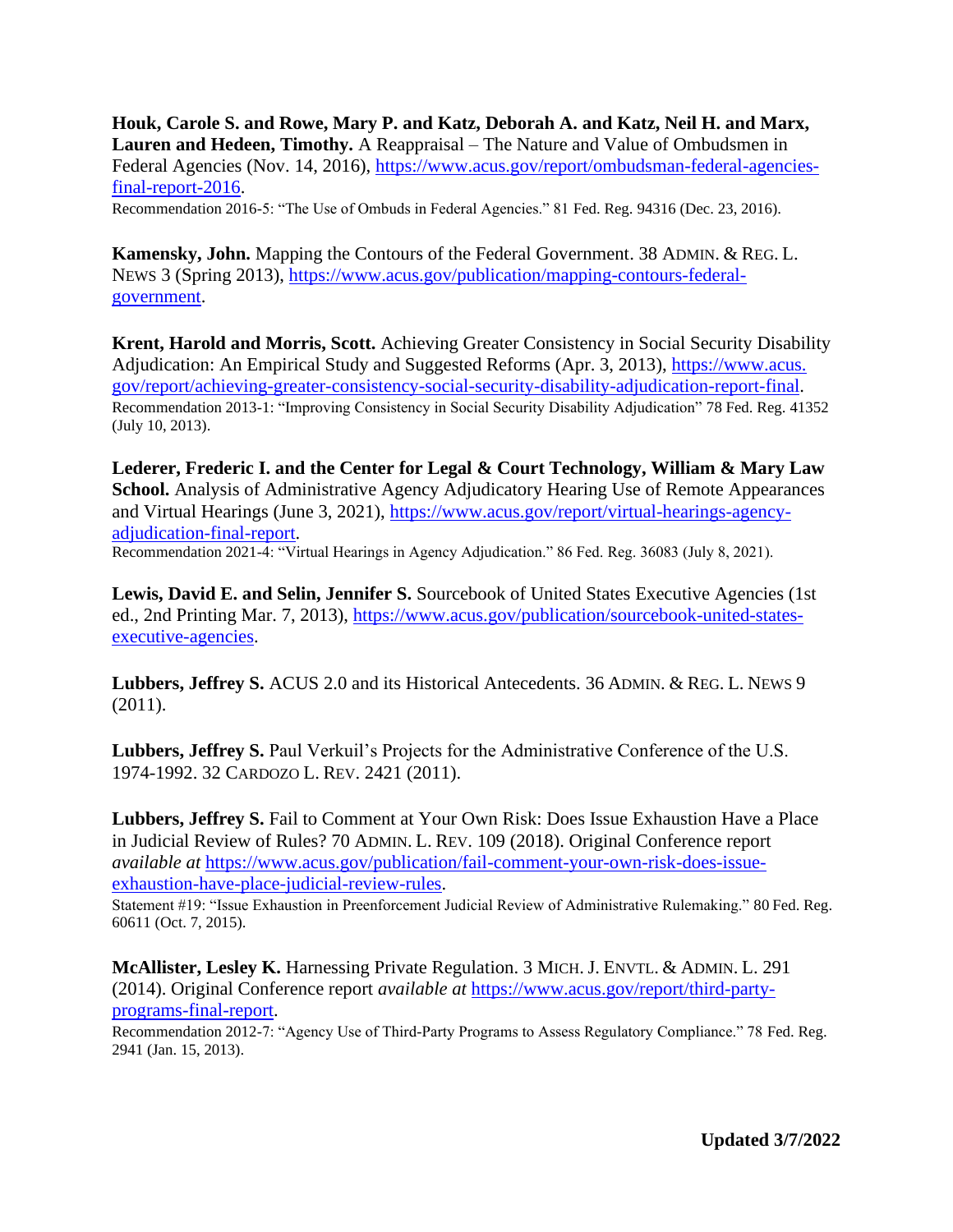**McCarthy, Michael T.** International Regulatory Cooperation, 20 Years Later: Updating ACUS Recommendation 91-1 (Oct. 19, 2011), [https://www.acus.gov/report/international-regulatory](https://www.acus.gov/report/international-regulatory-cooperation-final-report)[cooperation-final-report.](https://www.acus.gov/report/international-regulatory-cooperation-final-report)

Recommendation 2011-6: "International Regulatory Cooperation." 77 Fed. Reg. 2259 (Jan. 17, 2012).

**Nielson, Aaron L.** How Agencies Choose Whether to Enforce the Law: A Preliminary Investigation. 93 NOTRE DAME L. REV. 1517 (2018). Original Conference report *available at* [https://www.acus.gov/report/regulatory-waivers-and-exemptions-final-report.](https://www.acus.gov/report/regulatory-waivers-and-exemptions-final-report) Recommendation 2017-7: "Regulatory Waivers and Exemptions." 82 Fed. Reg. 61742 (Dec. 29, 2017).

**Nielson, Aaron L.** The Policing of Prosecutors: More Lessons from Administrative Law? 123 DICK. L. REV. 713 (2019).

**Nou, Jennifer and Huber, Gregory.** Qualitative Research Methods: A Guide for ACUS Consultants (Dec. 10, 2019), [https://www.acus.gov/memorandum/qualitative-research](https://www.acus.gov/memorandum/qualitative-research-methods-guide-acus-consultants)[methods-guide-acus-consultants.](https://www.acus.gov/memorandum/qualitative-research-methods-guide-acus-consultants)

**Ochoa, Bobby.** Listing Agency Officials (Nov. 13, 2019), [https://www.acus.gov/report/final](https://www.acus.gov/report/final-report-listing-agency-officials)[report-listing-agency-officials.](https://www.acus.gov/report/final-report-listing-agency-officials) Recommendation 2019-8: "Listing Agency Officials." 84 Fed. Reg. 71354 (Dec. 27, 2019).

**O'Connell, Anne Joseph.** Actings. 120 COLUM. L. REV. 613 (2020). Original Conference report *available at* [https://www.acus.gov/report/final-report-acting-agency-officials.](https://www.acus.gov/report/final-report-acting-agency-officials) Recommendation 2019-7: "Acting Agency Officials." 84 Fed. Reg. 71352 (Dec. 27, 2019).

**Olorunnipa, Funmi E.** Agency Use of Video Hearings: Best Practices and Possibilities for Expansion (May 10, 2011), [https://www.acus.gov/report/agency-use-video-hearings-final](https://www.acus.gov/report/agency-use-video-hearings-final-report)[report.](https://www.acus.gov/report/agency-use-video-hearings-final-report)

Recommendation 2011-4: "Agency Use of Video Hearings: Best Practices and Possibilities for Expansion." 76 Fed. Reg. 48795 (Aug. 9, 2011).

**Olorunnipa. Funmi E.** ACUS 2.0: Bridging the Gap Between Administrative Law and Public Administration. 83 GEO. WASH. L. REV. 1555 (2015).

**O'Reilly, James T.** Federal Advisory Committee Act: Inhibiting Effects upon the Utilization of New Media in Collaborative Governance & Agency Policy Formation (Apr. 15, 2011), [https://www.acus.gov/report/oreilly-faca-report.](https://www.acus.gov/report/oreilly-faca-report)

Recommendation 2011-7: "The Federal Advisory Committee Act—Issues and Proposed Reforms." 77 Fed. Reg. 2261 (Jan. 17, 2012).

Parrillo, Nicholas. Federal Agency Guidance and the Power to Bind: An Empirical Study of Agencies and Industries. 36 YALE J. ON REG. 165 (2019). Should the Public Get to Participate Before Federal Agencies Issue Guidance? An Empirical Study. 71 ADMIN. L. REV. 57 (2019). Original Conference report *available at* [https://www.acus.gov/report/agency-guidance-final](https://www.acus.gov/report/agency-guidance-final-report)[report.](https://www.acus.gov/report/agency-guidance-final-report)

Recommendation 2017-5: "Agency Guidance Through Policy Statements." 82 Fed. Reg. 61734 (Dec. 29, 2017).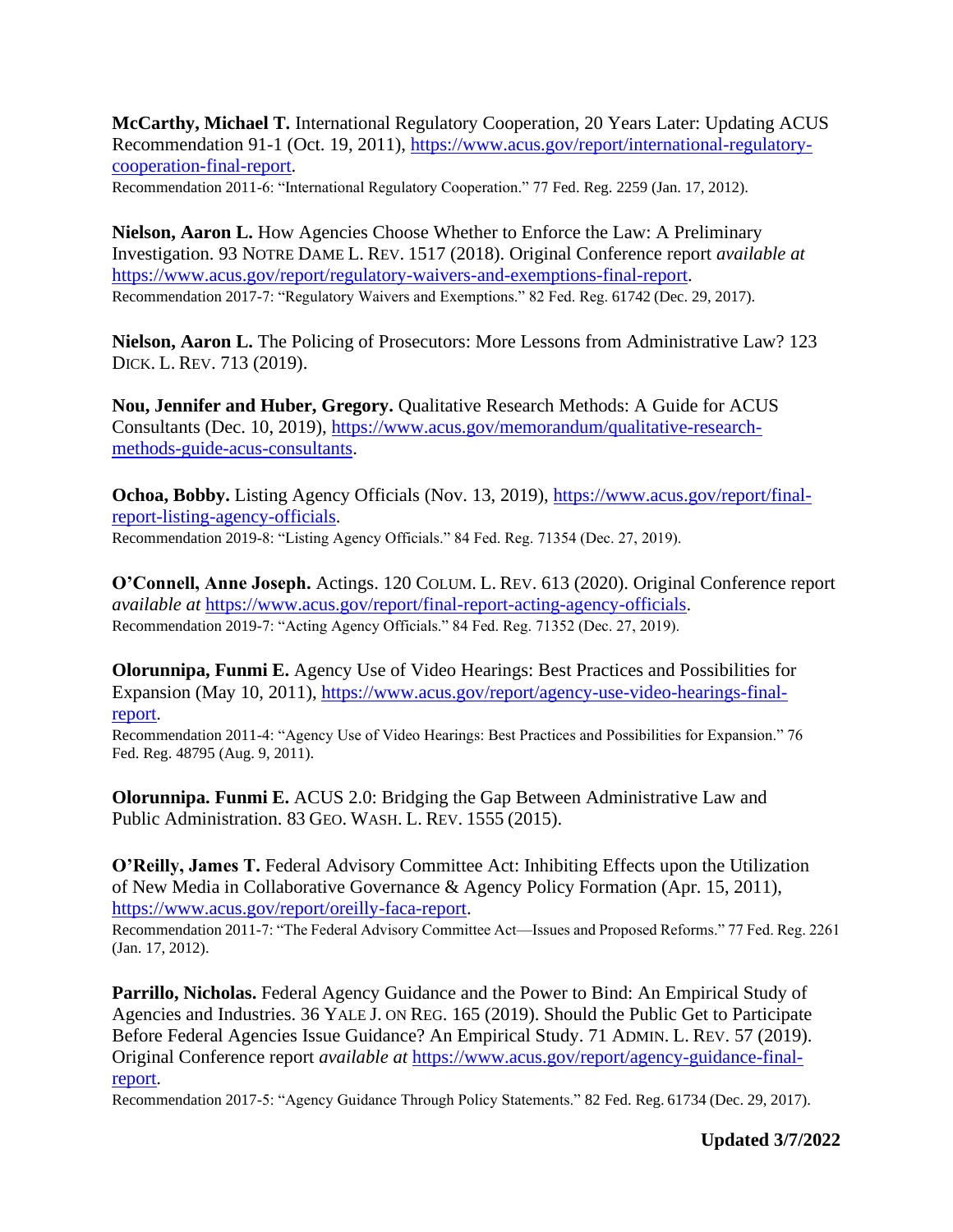**Phillips, Todd.** Memorandum on the Public Availability of Adjudication Rules (Sept. 28, 2018), [https://www.acus.gov/memorandum/memorandum-public-availability-adjudication](https://www.acus.gov/memorandum/memorandum-public-availability-adjudication-rules-draft-recommendations)[rules-draft-recommendations.](https://www.acus.gov/memorandum/memorandum-public-availability-adjudication-rules-draft-recommendations)

Recommendation 2018-5: "Public Availability of Adjudication Rules." 84 Fed. Reg. 2142 (Feb. 6, 2019).

**Phillips, Todd and Rubin, Todd.** Recruiting and Hiring Agency Attorneys (Dec. 4, 2019), [https://www.acus.gov/report/recruiting-and-hiring-agency-attorneys-final-report.](https://www.acus.gov/report/recruiting-and-hiring-agency-attorneys-final-report) Recommendation 2019-9: "Recruiting and Hiring Agency Attorneys." 84 Fed. Reg. 71355 (Dec. 27, 2019).

**Pou, Charles, Jr.** Federal Conflict Management since 1995 and Options for the Administrative Conference (Jan. 10, 2011), [https://www.acus.gov/report/federal-conflict-management-1995](https://www.acus.gov/report/federal-conflict-management-1995-and-options-administrative-conference) [and-options-administrative-conference.](https://www.acus.gov/report/federal-conflict-management-1995-and-options-administrative-conference)

**Ray, Gerald K. and Lubbers, Jeffrey S.** A Government Success Story: How Data Analysis by the Social Security Appeals Council (with a Push from the Administrative Conference of the United States) is Transforming Social Security Disability Adjudication. 83 GEO. WASH. L. REV. 1575 (2015).

**Rosenberg, Morton.** The Critical Need for Effective Congressional Review of Agency Rules: Background and Considerations for Incremental Reform (July 18, 2012), [https://www.acus.](https://www.acus.gov/report/congressional-review-act-report) [gov/report/congressional-review-act-report.](https://www.acus.gov/report/congressional-review-act-report)

**Rubin, Todd.** Memorandum on Rules on Rulemakings (Nov. 25, 2020), [https://www.acus.](https://www.acus.gov/memorandum/memorandum-committee-regulation-rules-rulemakings-revised-final-11-25-2020) [gov/memorandum/memorandum-committee-regulation-rules-rulemakings-revised-final-11-](https://www.acus.gov/memorandum/memorandum-committee-regulation-rules-rulemakings-revised-final-11-25-2020) [25-2020.](https://www.acus.gov/memorandum/memorandum-committee-regulation-rules-rulemakings-revised-final-11-25-2020)

Recommendation 2020-1: "Rules on Rulemakings." 86 Fed. Reg. 6613 (Jan. 22, 2021).

**Rubin, Todd.** Public Availability of Inoperative Agency Guidance Documents (Nov. 22, 2021), [https://www.acus.gov/report/public-availability-inoperative-agency-guidance-documents-final](https://www.acus.gov/report/public-availability-inoperative-agency-guidance-documents-final-report)[report.](https://www.acus.gov/report/public-availability-inoperative-agency-guidance-documents-final-report)

Recommendation 2021-7: "Public Availability of Inoperative Agency Guidance Documents." 87 Fed. Reg. 1718 (Jan. 12, 2022).

**Rubin, Todd.** Regulations.gov and the Federal Docket Management System (Dec. 1, 2018), [https://www.acus.gov/report/regulationsgov-and-fdms-final-report.](https://www.acus.gov/report/regulationsgov-and-fdms-final-report)

Recommendation 2018-6: "Improving Access to Regulation.gov's Rulemaking Dockets." 84 Fed. Reg. 2143 (Feb. 6, 2019).

**Sant'Ambrogio, Michael and Zimmerman, Adam.** Aggregate Agency Adjudication (June 9, 2016), [https://www.acus.gov/report/aggregate-agency-adjudication-final-report.](https://www.acus.gov/report/aggregate-agency-adjudication-final-report) Recommendation 2016-2: "Aggregation of Similar Claims in Agency Adjudication." 81 Fed. Reg. 40260 (June 21, 2016).

**Sant'Ambrogio, Michael and Zimmerman, Adam.** Inside the Agency Class Action. 126 YALE L.J. 1634 (2017).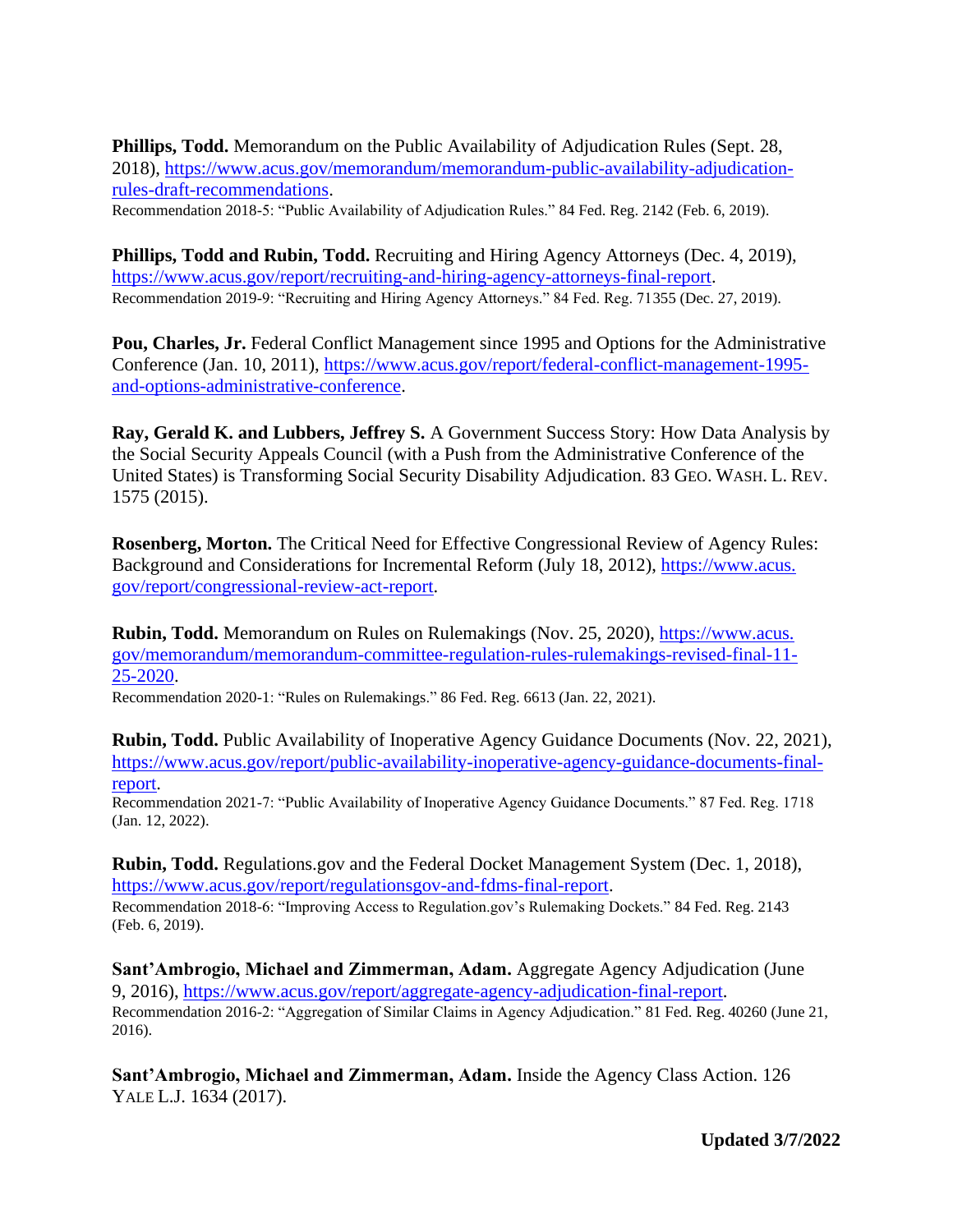## **Sant'Ambrogio, Michael and Staszewski, Glen.** Public Engagement with Agency

Rulemaking (Nov. 19, 2018), [https://www.acus.gov/report/public-engagement-rulemaking](https://www.acus.gov/report/public-engagement-rulemaking-final-report)[final-report.](https://www.acus.gov/report/public-engagement-rulemaking-final-report)

Recommendation 2018-7: "Public Engagement in Rulemaking." 84 Fed. Reg. 2146 (Feb. 6, 2019).

**Schriever, Leigh Anne.** Public Availability of Information About Agency Adjudicators (Nov. 23, 2020), [https://www.acus.gov/report/final-report-public-availability-information-about](https://www.acus.gov/report/final-report-public-availability-information-about-agency-adjudicators)[agency-adjudicators.](https://www.acus.gov/report/final-report-public-availability-information-about-agency-adjudicators)

Recommendation 2020-5: "Publication of Policies Governing Agency Adjudicators." 86 Fed. Reg. 6622 (Jan. 22, 2021).

**Schwartz, Jason A.** Marketable Permits: Recommendations on Applications and Management (Dec. 11, 2017), [https://www.acus.gov/report/marketable-permits-final-report.](https://www.acus.gov/report/marketable-permits-final-report) Recommendation 2017-4: "Marketable Permits." 82 Fed. Reg. 61730 (Dec. 29, 2017).

**Schwartz, Jason A. and Revesz, Richard L.** Petitions for Rulemaking (Nov. 5, 2014), [https://www.acus.gov/report/petitions-rulemaking-final-report.](https://www.acus.gov/report/petitions-rulemaking-final-report) Recommendation 2014-6: "Petitions for Rulemaking." 79 Fed. Reg. 75117 (Dec. 17, 2014).

**Selin, Jennifer L. & David E. Lewis.** Sourcebook of United States Executive Agencies (2d ed.) (October 2018), [https://www.acus.gov/publication/sourcebook-united-states-executive](https://www.acus.gov/publication/sourcebook-united-states-executive-agencies-second-edition)[agencies-second-edition.](https://www.acus.gov/publication/sourcebook-united-states-executive-agencies-second-edition)

**Sferra-Bonistalli, Esa L.** "Ex Parte" Communications in Informal Rulemaking (May 1, 2014), [https://www.acus.gov/report/final-ex-parte-communications-report.](https://www.acus.gov/report/final-ex-parte-communications-report) Recommendation 2014-4: "Ex Parte" Communications in Informal Rulemaking." 79 Fed. Reg. 35993 (June 25, 2014).

**Shapiro, Stuart.** The Paperwork Reduction Act: Benefits, Costs and Directions for Reform. Government Information Quarterly (2013). Original Conference report *available at* [https://](https://www.acus.gov/report/final-draft-paperwork-reduction-act-report) [www.acus.gov/report/final-draft-paperwork-reduction-act-report.](https://www.acus.gov/report/final-draft-paperwork-reduction-act-report) Recommendation 2012-4: "Paperwork Reduction Act." 77 Fed. Reg. 47808 (Aug. 10, 2012).

**Shapiro, Stuart.** Paperwork Reduction Act Efficiencies (May 14, 2018), [https://www.acus.](https://www.acus.gov/report/paperwork-reduction-act-efficiencies-final-report) [gov/report/paperwork-reduction-act-efficiencies-final-report.](https://www.acus.gov/report/paperwork-reduction-act-efficiencies-final-report) Recommendation 2018-1: "Paperwork Reduction Act Efficiencies." 83 Fed. Reg. 30.683, (June 29, 2018).

**Sharkey, Catherine M.** Inside Agency Preemption. 110 MICH. L. REV. 521 (2012). Original Conference report *available at* [https://www.acus.gov/report/preemption-report.](https://www.acus.gov/report/preemption-report) Recommendation 2010-1: "Agency Procedures for Considering Preemption of State Law." 76 Fed. Reg. 81 (Jan. 3, 2011).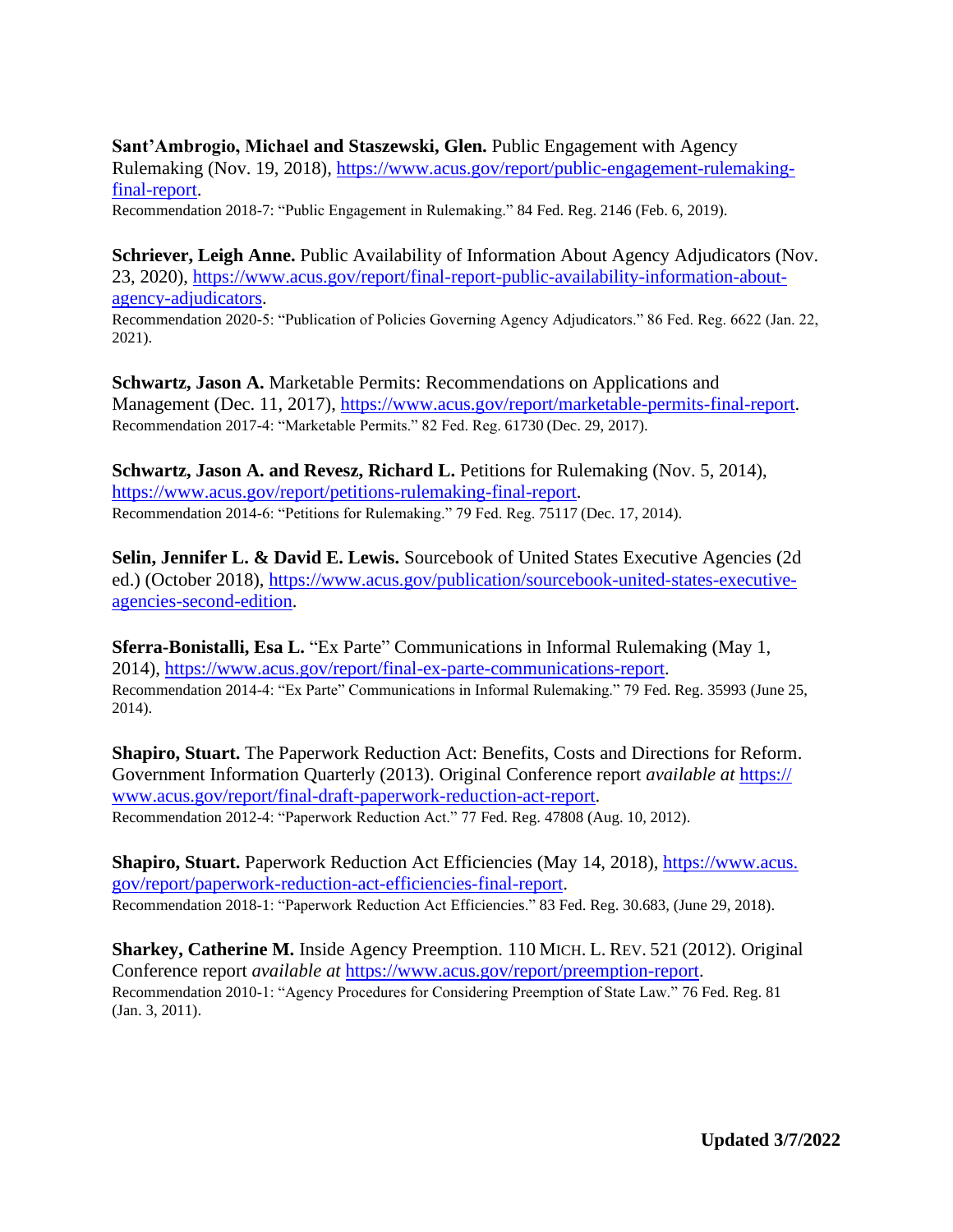**Sheffner, Daniel J.** Access to Adjudication Materials on Federal Agency Websites. 51 AKRON L. REV. 447 (2017). Original Conference report *available at* [https://www.acus.gov/](https://www.acus.gov/report/adjudication-materials-agency-websites-final-report-0) [report/adjudication-materials-agency-websites-final-report-0.](https://www.acus.gov/report/adjudication-materials-agency-websites-final-report-0)

Recommendation 2017-1: "Adjudication Materials on Agency Websites." 82 Fed. Reg. 31039 (July 5, 2017).

**Siegel, Jonathan R.** ACUS and Suits Against Government. 83 GEO. WASH. L. REV. 1642 (2015).

**Siegel, Jonathan R.** Revised Sourcebook of Federal Judicial Review Statutes (May 28, 2021), [https://www.acus.gov/publication/revised-sourcebook-federal-judicial-review-statutes.](https://www.acus.gov/publication/revised-sourcebook-federal-judicial-review-statutes) Recommendation 2021-5: "Clarifying Statutory Access to Judicial Review of Agency Action." 86 Fed. Reg. 53262 (Sept. 27, 2021).

**Stack, Kevin.** Guidance in the Rulemaking Process: Evaluating Preambles, Regulatory Text, and Freestanding Documents As Vehicles For Regulatory Guidance (June 10, 2014), [https://](https://www.acus.gov/report/final-guidance-rulemaking-process-evaluating-preambles-regulatory-text-and-freestanding) [www.acus.gov/report/final-guidance-rulemaking-process-evaluating-preambles-regulatory](https://www.acus.gov/report/final-guidance-rulemaking-process-evaluating-preambles-regulatory-text-and-freestanding)[text-and-freestanding.](https://www.acus.gov/report/final-guidance-rulemaking-process-evaluating-preambles-regulatory-text-and-freestanding)

Recommendation 2014-3: "Guidance in the Rulemaking Process." 79 Fed. Reg. 35992 (June 25, 2014).

**Stack, Kevin.** Preambles as Guidance. 84 GEO. WASH. L. REV. 1252 (2016).

**Tatham, Stephanie J.** The Unusual Remedy of Remand without Vacatur (Jan. 3, 2014), [https://www.acus.gov/report/unusual-remedy-remand-without-vacatur-final-report.](https://www.acus.gov/report/unusual-remedy-remand-without-vacatur-final-report) Recommendation 2013-6: "Remand Without Vacatur." 78 Fed. Reg. 76272 (Dec. 5, 2013).

**Tatham, Stephanie J.** Opinions on ACUS: The Administrative Conference's Influence on Appellate Administrative Jurisprudence. 83 GEO. WASH. L. REV. 1186 (2015).

**Thomson, Mark.** Report on Agency Litigation Webpages (Nov. 24, 2020), [https://www.](https://www.acus.gov/report/report-agency-litigation-webpages-final-report) [acus.gov/report/report-agency-litigation-webpages-final-report.](https://www.acus.gov/report/report-agency-litigation-webpages-final-report) Recommendation 2020-6: "Agency Litigation Webpages." 86 Fed. Reg. 6624 (Jan. 22, 2021).

**Tyler, Charles W. and Elliott, E. Donald.** Administrative Severability Clauses. 124 YALE L.J. 2286 (2015). Original Conference report *available at* [https://acus.gov/report/tailoring](https://acus.gov/report/tailoring-scope-judicial-remedies-administrative-law-final-report)[scope-judicial-remedies-administrative-law-final-report.](https://acus.gov/report/tailoring-scope-judicial-remedies-administrative-law-final-report) Recommendation 2018-2: "Severability in Agency Rulemaking." 83 Fed. Reg. 30685 (June 29, 2018).

**Vogelmann, Connie.** Self-Represented Parties in Administrative Hearings (Oct. 28, 2016), [https://www.acus.gov/report/self-represented-parties-administrative-hearings-final-report.](https://www.acus.gov/report/self-represented-parties-administrative-hearings-final-report) Recommendation 2016-6: "Self-Represented Parties in Administrative Hearings." 91 Fed. Reg. 94319 (Dec. 23, 2016).

**Verkuil, Paul R.** What the Return of the Administrative Conference of the United States Means for Administrative Law. 1 MICH. J. ENVTL. & ADMIN. L. 17 (Spring 2012).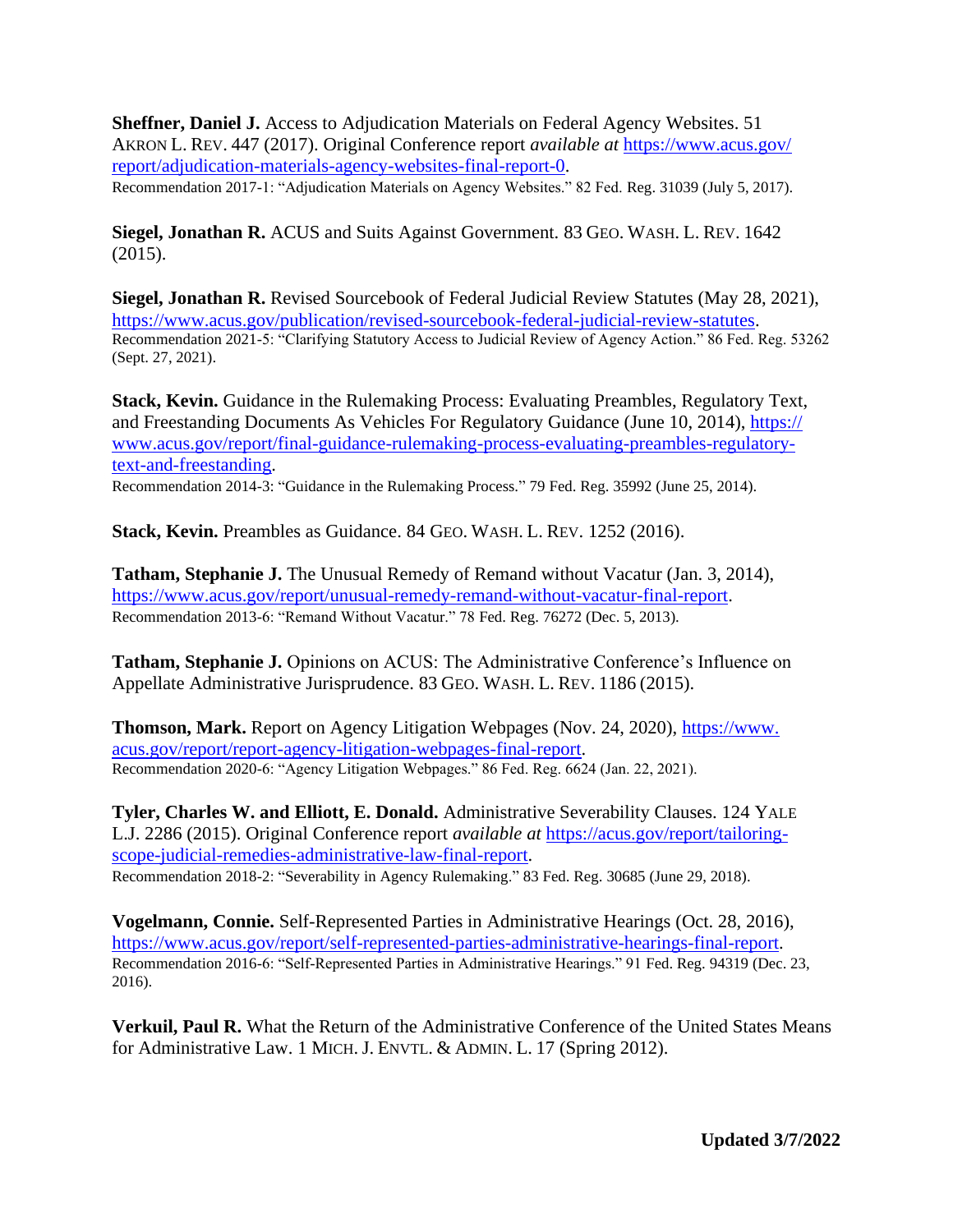**Verkuil, Paul R.** An Essay on Due Process and the Endowment Effect. 22 WM. & MARY BILL RTS. J. 563 (2013).

**Verkuil, Paul R. and Fountain, Jane E.** The Administrative Conference of the United States: Recommendations to Advance Cross-Agency Collaboration under the GPRA Modernization Act. 74 PUBLIC ADMIN. REV. 10-11 (2014), *available at* [https://www.acus.gov/publication/](https://www.acus.gov/publication/administrative-conference-united-states-recommendations-advance-cross-agency) [administrative-conference-united-states-recommendations-advance-cross-agency.](https://www.acus.gov/publication/administrative-conference-united-states-recommendations-advance-cross-agency)

**Verkuil, Paul R.** ACUS 2.0: Present at the Recreation. 83 GEO. WASH. L. REV. 1133 (2015).

**Virelli III, Louis J.** Administrative Recusal Rules: A Taxonomy and Study of Existing Recusal Standards for Agency Adjudicators (May 14, 2020), [https://www.acus.gov/report/](https://www.acus.gov/report/administrative-recusal-rules-taxonomy-and-study-existing-recusal-standards-agency-0) [administrative-recusal-rules-taxonomy-and-study-existing-recusal-standards-agency-0.](https://www.acus.gov/report/administrative-recusal-rules-taxonomy-and-study-existing-recusal-standards-agency-0)

**Virelli III, Louis J.** An Ethical Gap in Agency Adjudication. 69 BUFF. L. REV. 1329 (2021). Original Conference report *available at* [https://www.acus.gov/report/final-report](https://www.acus.gov/report/final-report-recusal-rules-administrative-adjudicators)[recusal-rules-administrative-adjudicators.](https://www.acus.gov/report/final-report-recusal-rules-administrative-adjudicators)

Recommendation 2018-4: "Recusal Rules for Administrative Adjudicators." 84 Fed. Reg. 2139 (Feb. 6, 2019).

**Wagner, Wendy.** It isn't Easy Being a Bureaucratic Expert: Celebrating the EPA's Innovations. 70 CASE W. RES. L. REV. 1093 (2020).

**Wagner, Wendy.** Science in Regulation: A Study of Agency Decisionmaking Approaches (Feb. 18, 2013), [https://www.acus.gov/report/science-regulation-final-report.](https://www.acus.gov/report/science-regulation-final-report) Recommendation 2013-3: "Science in the Administrative Process." 78 Fed. Reg. 41357 (July 10, 2013).

**Walker, Christopher J.** Legislating in the Shadows. 165 U. PA. L. REV. 1377 (2017). Original Conference report *available at* [https://www.acus.gov/report/technical-assistance](https://www.acus.gov/report/technical-assistance-final-report)[final-report.](https://www.acus.gov/report/technical-assistance-final-report)

Recommendation 2015-2: "Technical Assistance by Federal Agencies in the Legislative Process." 80 Fed. Reg. 78161 (Dec. 16, 2015).

**Walker, Christopher J. and Turnbull, Rebecca.** Operationalizing Internal Administrative Law. 71 HASTINGS L.J. 1227 (2020).

**Walker, Christopher J. and Wiener, Matthew.** Agency Appellate Systems (Dec. 14, 2020), [https://www.acus.gov/research-projects/agency-appellate-systems.](https://www.acus.gov/research-projects/agency-appellate-systems) Recommendation 2020-3: "Agency Appellate Systems." 86 Fed. Reg. 6618 (Jan. 22, 2021).

**Wiener, Matthew.** Introduction: The Administrative Conference and the Federal Judiciary. 83 GEO. WASH. L. REV. 1142 (2015).